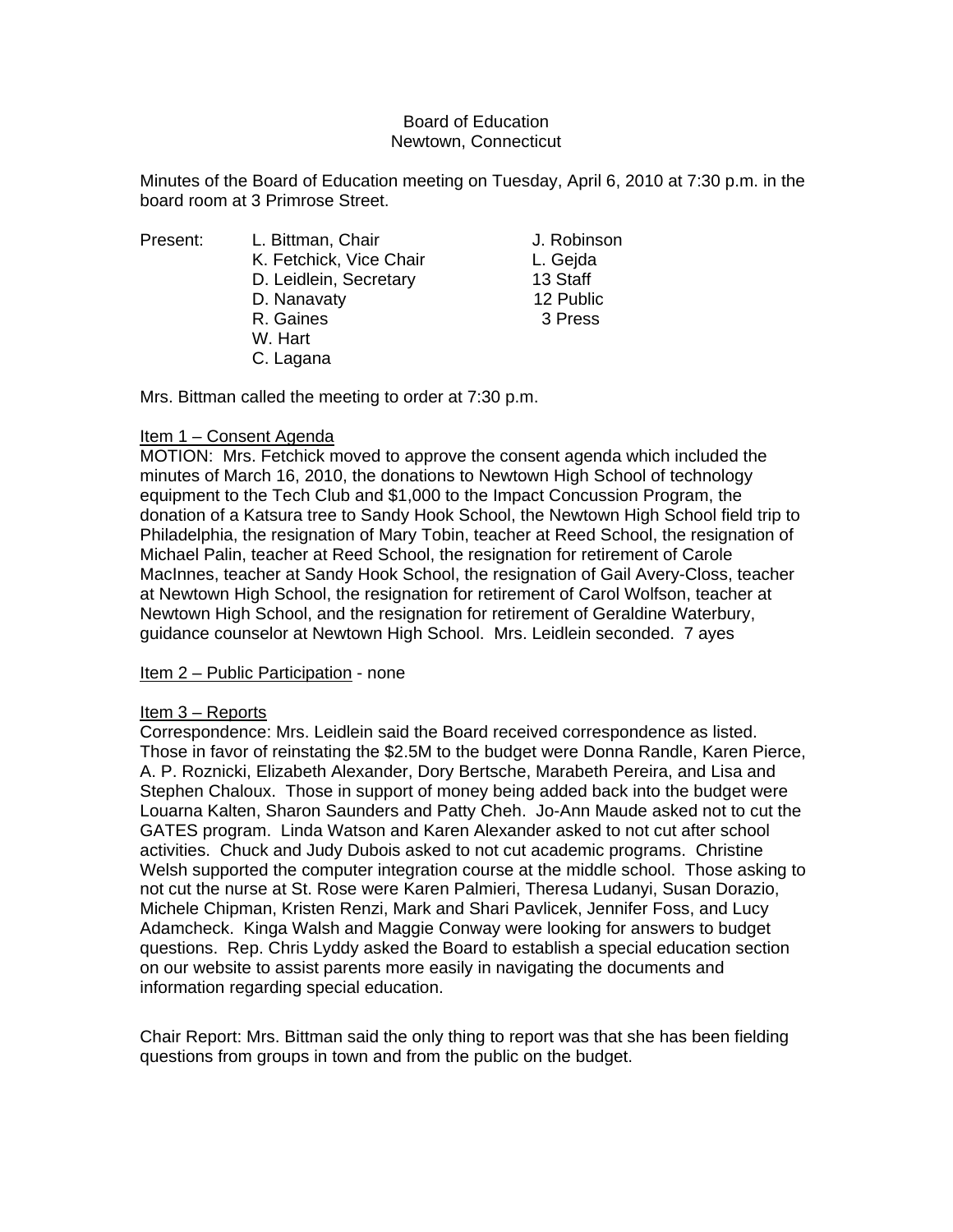Board of Education **-2-** April 6, 2010

Superintendent's Report: Dr. Robinson said the CAPSS Superintendent's Award winners have been selected. They include Kirsten Liniger and Sam Svensson from the middle school and Stephanie Jarvis and Zachary Bokuniewicz from the high school. The ceremony will be held on May 10 at WesConn. Her blog is on our website where the public can contact her with any questions or comments. Regarding the search for two new elementary principals, we have received over 50 applicants and will begin our screening process soon. She has been working with Bill Hart to find ways to adjust the bus schedule for efficiency. The middle school roof replacement estimate is a cost of \$3,922,000. High school graduation is set for June 17, 2010 and the middle school moving up ceremony will be held June 14, 2010, both at WesConn. She asked for a Board member to serve on a joint committee to screen the bids for our health consultant.

Dr. Robinson said the project reimbursement rates go down after this year. If the middle school roof project, which includes both roofs, is approved before July 1 the reimbursement will be 32.50% which would be \$1,372,150. If not, it will be 31.79% for a total of \$1,342,174. The committee to screen the health consultant bids would be a joint committee with the town. Mr. Gaines asked to be notified of the time commitment.

Mrs. Fetchick asked for a list of resignations with the grade level.

Policy Committee: Mrs. Fetchick said the committee is three-quarters of the way through reviewing the bylaws.

Facilities Committee: Mr. Hart said the committee met this week and finished the tours of the schools and has started posting the data and photos on the website. The next meeting is May 6. They will get some expertise from the town on any school closing activities.

Sandy Hook School Report: Donna Pagé, Principal of Sandy Hook School, Barbara Gasparine, Assistant Principal, Kris Feda, math/science specialist and Becky Virgalla, reading specialist, presented a report on Sandy Hook School. She said there were five strengths at Sandy Hook School which included climate, home school partnership, consistency of practice, data based decision making and distributed leadership.

Mrs. Virgalla spoke about the climate in the school and praised the staff and PTA that provided a weekly newsletter for parents. At the community level they have events such as a Veteran's Day breakfast in November, conduct a food drive each year and organize readers who help in the classrooms.

Mrs. Feda said the home school partnership begins with the PTA who organizes many events and also landscape the school grounds. Many fund raisers pay for cultural arts programs. \$20,000 was raised for playground refurbishment. There are many parent volunteers who also help with kindergarten registration. There is open communication between home and school.

Mrs. Gasparine said one of our greatest strengths is consistency of practice. They have extended the grade level planning times along with having curriculum committees and professional learning communities. Data based decision making involves progress monitoring and compelling conversations. Once data is examined decisions are made.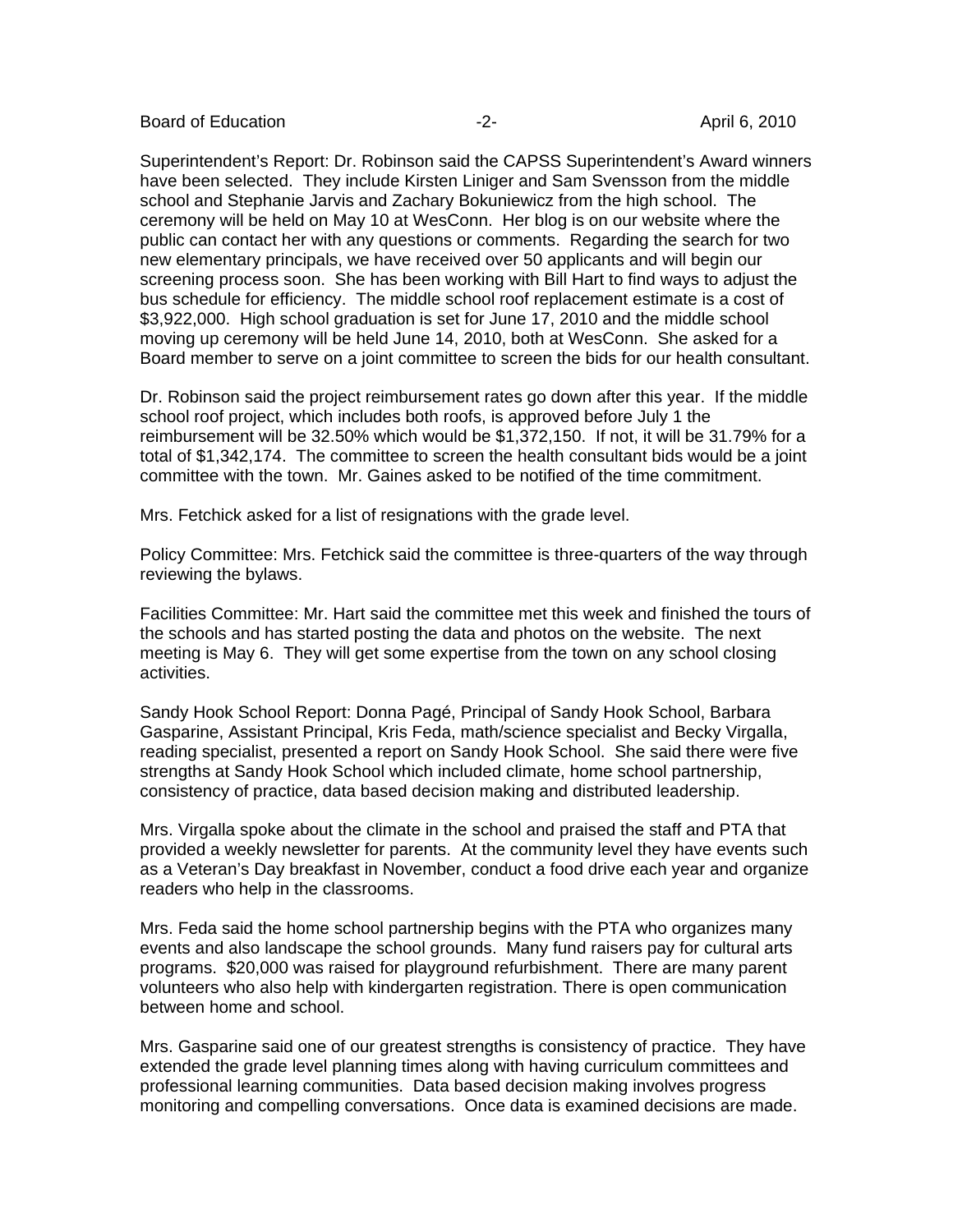Board of Education **-3-** April 6, 2010

Compelling conversations take place through the year to help make informed decisions about teaching and learning.

Mrs. Pagé said her leadership team meets weekly. The leadership council is made up of administrators, specialists and grade level teachers. She is very proud of our building efforts such as block scheduling. All teachers are provided 90 minutes of common planning per week. The responsive classroom began at Sandy Hook School and now is in each elementary school. Both she and Dr. Regan were on the State task force on SRBI. Sandy Hook received the Vanguard Award in 2006 which included receiving Smartboards.

Mrs. Feda said the Vanguard recognition required qualitative information on testing. We were partnered with the Barnum School in Bridgeport.

Mrs. Virgalla said we have had other school districts visit us to observe SRBI and our kindergarten program. She served on the State CMT committee to revise the tests. We share our good practices.

Mrs. Pagé spoke adjusting the grade levels in the elementary schools. Having multiple transitions for the students would be very counterproductive. She asked the Board to invite principals when they have that conversation.

## Item 4 – Old Business

Newtown High School Expansion Project Update: Dr. Robinson said we will be a little behind in the next weeks as things are starting to take a little longer to complete. The cafetorium looks fabulous. There have been some problems with the block but there have been no additional change orders.

Mrs. Bittman asked if we were under budget. Dr. Robinson said it looks like the project will be under budget. Any money would be returned to the town.

Mr. Lagana asked about the greenhouse. Dr. Robinson said it went out for bid but questions were raised so the cost has not been determined. There is a credit of what it would have cost to move the old one.

Mr. Nanavaty said he went to the Public Building and Site Commission meeting. Regarding the blocks, the company that makes them will send their mason out for repairs. They discussed the contingency fund and some electrical costs and they indicated that they would talk to Bob Tait to utilize funds to mesh the communication system between the buildings. The money for that would come from a separate account. They are keeping a close watch on how the money is being spent. They don't foresee any issues. Bob Mitchell gets a monthly report from Morganti. They are putting together the bid specs for the FF&E.

Dr. Robinson spoke about the OSHA reports on Hawley and the middle school. They are basically air quality studies. The studies were done by Savita Trivedi who is a Newtown resident. There was a lot of improvement in air quality in the middle school. When the windows were open there was no problem. She found some non-working ventilation in the middle school which Mr. Faiella has fixed. Hawley has higher numbers than the current numbers in the middle school. They need to get air into the rooms.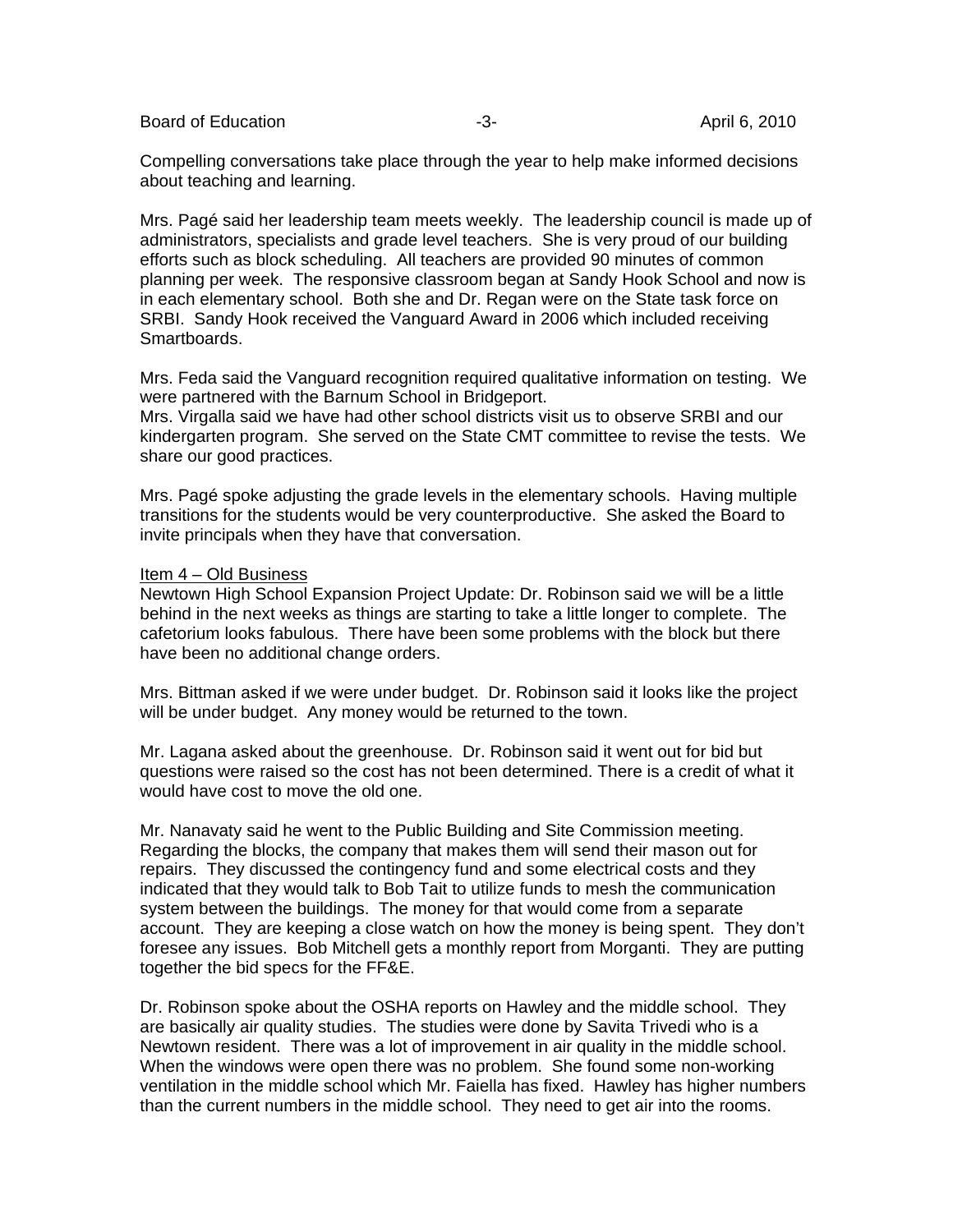Board of Education **-4-** April 6, 2010

Mr. Faiella set up a maintenance procedure of changing filters regularly and fixing anything that needs attention.

Mr. Hart suggested asking Mr. Faiella to watch the power consumptions in those schools for possible increases next year.

Mrs. Bittman asked that Mr. Faiella look at the electricity comparisons in those schools.

Dr. Robinson said he is working on getting the Hawley roof repaired and in the process of getting bids.

Mrs. Fetchick asked if OSHA was coming back after the ventilation work is done. Dr. Robinson said they would come back in the fall. We plan to retrain the teams in Tools for Schools.

Mrs. Bittman said there have been many rumors on the budget. She was going to address the comments and questions from Mary Ann Jacob. One comment made by Ms. Jacob in the press was that we refused to consider the idea of changing the school structure across the district. Ms. Bittman said that was untrue as the Board of Education had not seen or discussed the redistricting idea she was referring to. We have been working on many of her other questions. In addition**,** some items we put back in the budget may not stay there because of additional money cut.

Mrs. Leidlein suggested looking into a different way to redistribute our resources in the schools. Rearranging the students in the schools might help reach the goals in our strategic plan. You could adjust the districts and pair schools for kindergarten to grade 2 and grades 3 to 4 levels. One PTA would cover both schools.

Mr. Nanavaty asked if she looked at the regional school systems that were paired this way. Washington tried to create this but the individual towns voted it down. Mrs. Leidlein said she did not look at the regional districts. She wanted to see if the Board wanted to pursue this.

Mrs. Fetchick said we would have to pull in principals, look at busing and do some research with possibly one or two Board members being involved. They would have to look at the pros and cons and bring that to the Board.

Mr. Nanavaty thought it was a little early to do this. It would not be for this coming budget year. This talks about drastically changing the way our children go to school and will require a lot of investigation. We are information seeking but this will take at least a year. It is important to look at neighboring towns and regional school districts. This is not going to resolve our current budget issue. We may find by doing this we could have additional transportation costs.

Mr. Gaines said there should be no voting on options. There should just be dialog at this point.

Mrs. Fetchick said she wanted the Board to talk about which options we should pursue to get data on. We will have the same problem next year being \$1.4M in the hole.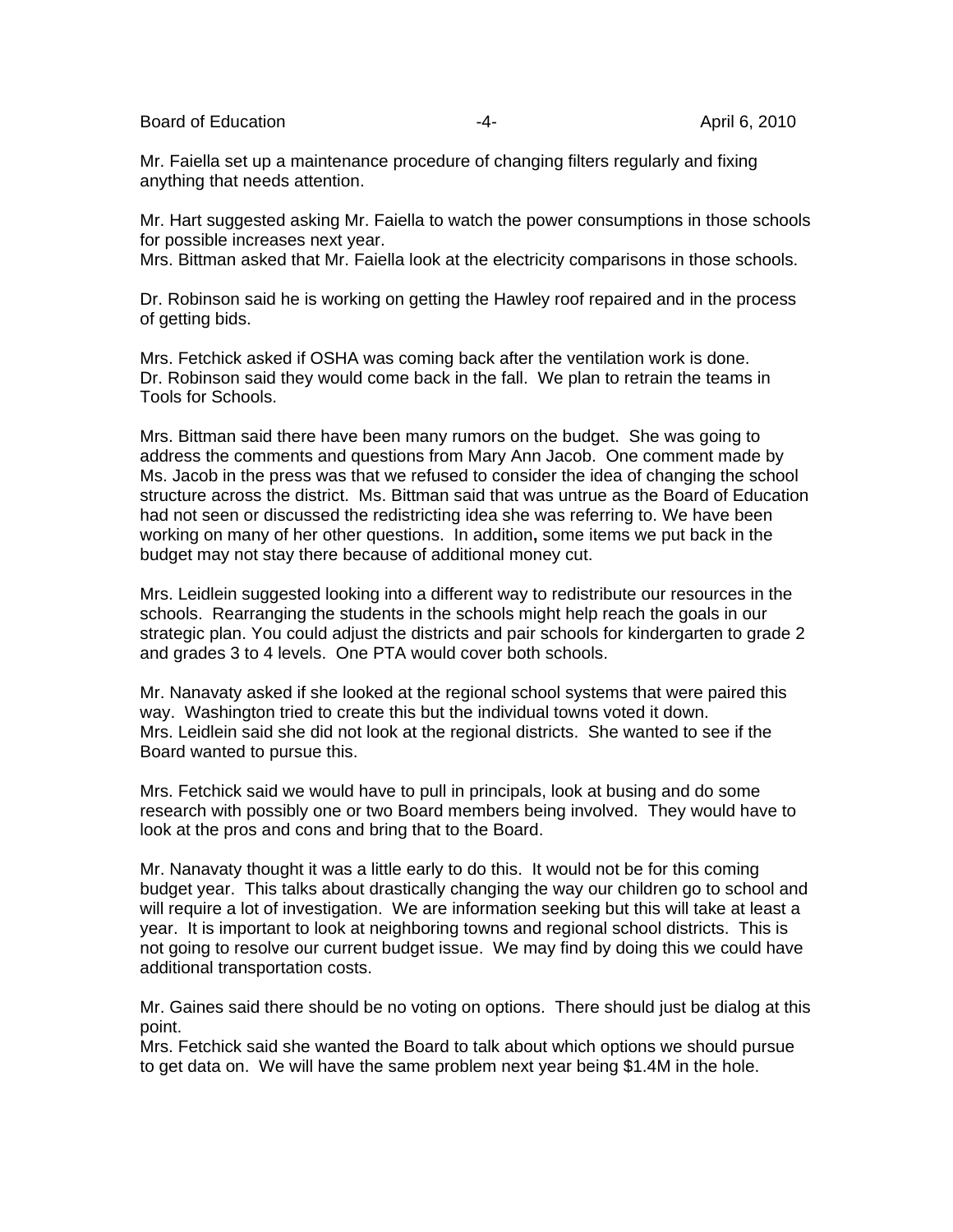Board of Education **-5-** April 6, 2010

Mrs. Leidlein spoke about her scenarios for adjusting the elementary levels in the schools. She feels providing empty classrooms might allow for a full day kindergarten program. She doesn't want to close a school but just redistribute the student population.

Mr. Gaines said he appreciated the time and effort she put in to developing these scenarios.

Mr. Hart said the idea to get information from other districts is important to learn from their experiences.

Mr. Nanavaty said if we are decreasing the size of the schools we haven't discussed the impact on the administration. We have an assistant principal at Sandy Hook and two lead teachers. What do we do with the administration?

Mrs. Leidlein said we would keep them in place to guide the process.

Mr. Nanavaty said it is hard to justify keeping an assistant principal at Sandy Hook School. The big unknown is the cost for transportation. We may have to go to a 4-tier system with additional costs. Any cost savings might have to go to transportation.

Mrs. Leidlein said we could possibly not need to use the MTM buses for St. Rose and just use the owner/operators.

Mrs. Bittman asked Mrs. Leidlein if she had discussed her restructuring idea with any or all of the school principals. Mrs. Leidlein said it was not discussed with them. Mr. Hart spoke about the transportation tiers. He prepared a plan if we went with Mrs. Leidlein's suggestion. We may be able to run this with three tiers.

Mrs. Bittman asked the Board if we were looking at this for the coming year or the following year.

Mrs. Fetchick said it would be for the next budget year. Transportation should look at our current bus runs for reworking of some of the current routes. The Board agreed.

Dr. Robinson said this takes a deep feasibility study. She is very nervous with the idea of changing the arrangement of schools that are working well. We have to look at the educational benefits and coherence vertically. She has parents complaining about changes now. Another transition for young children is a concern. The study is beyond money. It is about what it does to our neighborhood concept and our educational process. Why do we want to destroy what is working.

Mr. Nanavaty said Mrs. Pagé made the point of the home school approach and having older students mentor younger students. We would lose that. We have to seriously get the pros and cons before we dismantle something that works. We have to consider what we would be doing to our school system to justify costs.

Mrs. Leidlein said the cost savings would be to implement programs to reach our goals. The savings would continue. This is just a way to relook at the resources in our community.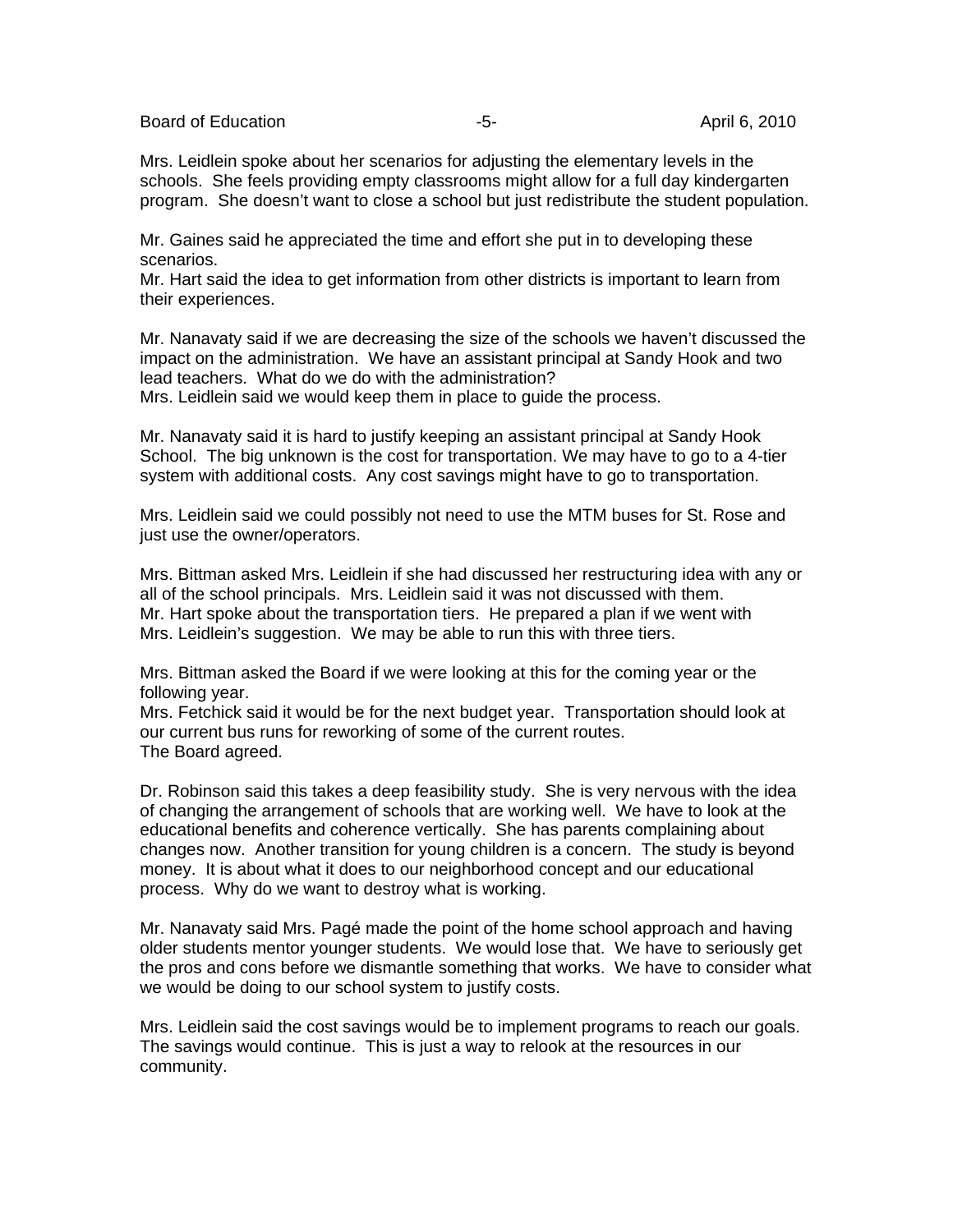Board of Education **-6-** April 6, 2010

Mrs. Bittman said after the budget we would form a task force of staff and move forward with additional research. Referring back to the proposed cuts list presented by Mary Ann Jacob at the Legislative Council Education Subcommittee meeting, Mrs. Bittman said she was more concerned about the viability of considering a 1.4% salary reduction, especially in light of the teachers' new contract this summer that gave the district a 0 percent increase in the 2010-2011 year.

Dr. Robinson said the teachers have the largest union. To achieve that cost savings it would be with the teachers. We just signed a new contract which is zero increase the first year. We bargained that in good faith. We can't renegotiate as it would be an unfair labor practice.

Mr. Nanavaty said there are two issues. One is the 1.4% salary reduction and second is adding back the three furlough days. We cannot go back and remove those. Mrs. Bittman said we would look for reductions for transportation and remove the three days for educational assistants.

Mrs. Fetchick asked why it was okay to go back to one group and renegotiate their contract but we aren't willing to go back to the largest group. Mr. Nanavaty said one group is a certified union and one is not.

Mrs. Fetchick said if it comes to increasing class size at Reed and the middle school it might be worthwhile going back to the union.

Mr. Nanavaty said in negotiating with the owner/operators there is a proposed benefit for them. To go back to the teachers there is no incentive for them to renegotiate. They will want more money. Their contract agreement went through the Board of Finance and was passed by the Legislative Council.

Mrs. Bittman wanted to discuss the transportation issue.

Mr. Nanavaty said the transportation issue came out of the \$1.2M. There is discussion about the decrease in the excess cost grant. A Board of Finance member called the state and went over the heads of the people who know what is going on to get information that we won't know is correct. The next transportation meeting is at 5 pm tomorrow.

Mrs. Bittman said another large item Mrs. Jacob had on her list was the Reed computers. We made a decision to keep them in the budget because they will be replacing seven-year-old computers. We can't delay it. Some things we put back in the budget might come back out. She would like the Reed computers to stay there.

Mr. Nanavaty said if it comes down to teachers or Reed computers, the computers will have to be delayed. We have to maintain class size as low as we can. Get the funds another way.

Mrs. Fetchick agreed that a classroom teacher is more important.

Mrs. Bittman suggested taking back the three days and would like to know the cost savings. We could reduce plant operation, district furniture, the high school bleachers, the moving up ceremony and the handbook.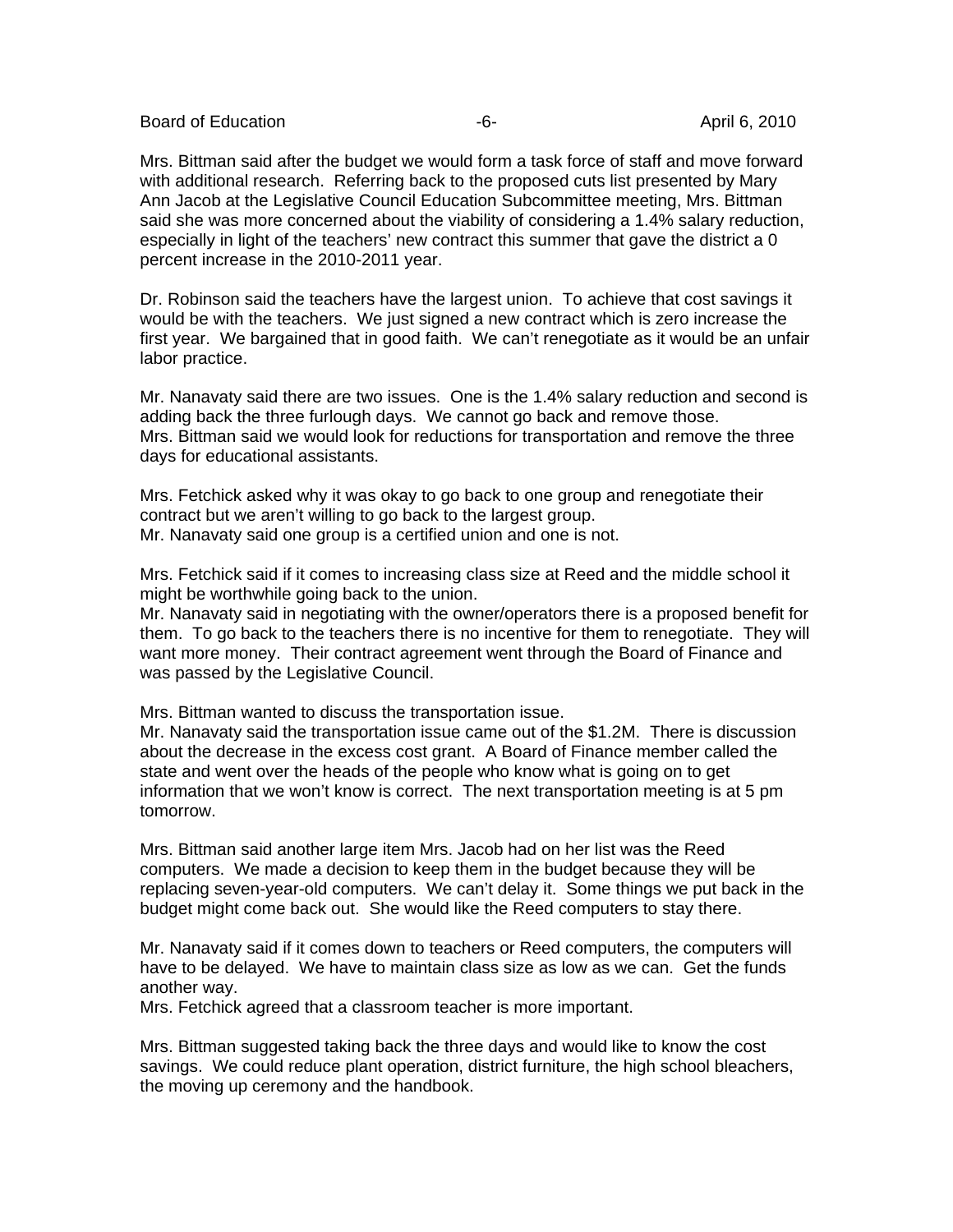Board of Education **April 6, 2010 -7-** April 6, 2010

Mr. Nanavaty said the morale of the moving up ceremony is incredible. For the small cost it is one thing he would like to keep in the budget.

Dr. Robinson said the actual cost is \$3,800 but other costs bring it up to \$7,000. WesConn is the only facility to accommodate 2,000 people. It is sort of a rite of passage for the students.

Mrs. Bittman said we should research solutions to keep the afterschool activities. The Newtown High School Marching Band Parent Corporation is a model the district could consider.

Mrs. Fetchick said we need information on what is legal per the contract. We should also look into reducing the amount of money given to the high school as well as Reed and the middle school for afterschool activities.

Mrs. Bittman said she and Dr. Robinson would work on that.

Mr. Nanavaty asked if athletics should be included.

Mrs. Bittman said to add interscholastic sports. We need to look at an alternative funding source.

Mrs. Fetchick suggested looking at any overhead costs we can combine with the Town such as operations and maintenance.

Dr. Robinson said that has been studied in depth. We did some research and locked in our electricity. There is a great deal of collaboration that is not formalized such as help with plumbing and fixing the curbs at Head O'Meadow School. We have an ongoing working relationship with the town. Parks and Rec help also. We belong to a large consortium for buying. We decided that we could do a work order system and software program for facilities. None will be huge cost savings.

Mr. Nanavaty said this is an operational issue not necessarily something that the Board of Education has to address. It's already being done. Collaboration is there.

Mr. Gaines said that how we define a day could change. There are advantages of a longer school day. If we add an hour to every day we could reduce the number of days reducing the education costs and transportation costs. It is a state decision to require 180 days.

Mrs. Fetchick said the state requires 900 hours of instruction. She suggested a task force with principals to see if they have any ideas.

Dr. Robinson said the principals are very forthcoming. She supports having a meeting but they run the most efficient organizations because they have not had much money. The high school is noted as one of the most efficient high schools in the state.

Mr. Hart said he has heard some comments that we are top heavy with administrators but he feels we are very lean in that area.

Dr. Robinson said she visited a school district where each school had a principal and assistant principal. They have non-instructional teachers who work with the teachers and are in the classrooms. That district is one of the highest performing in the state.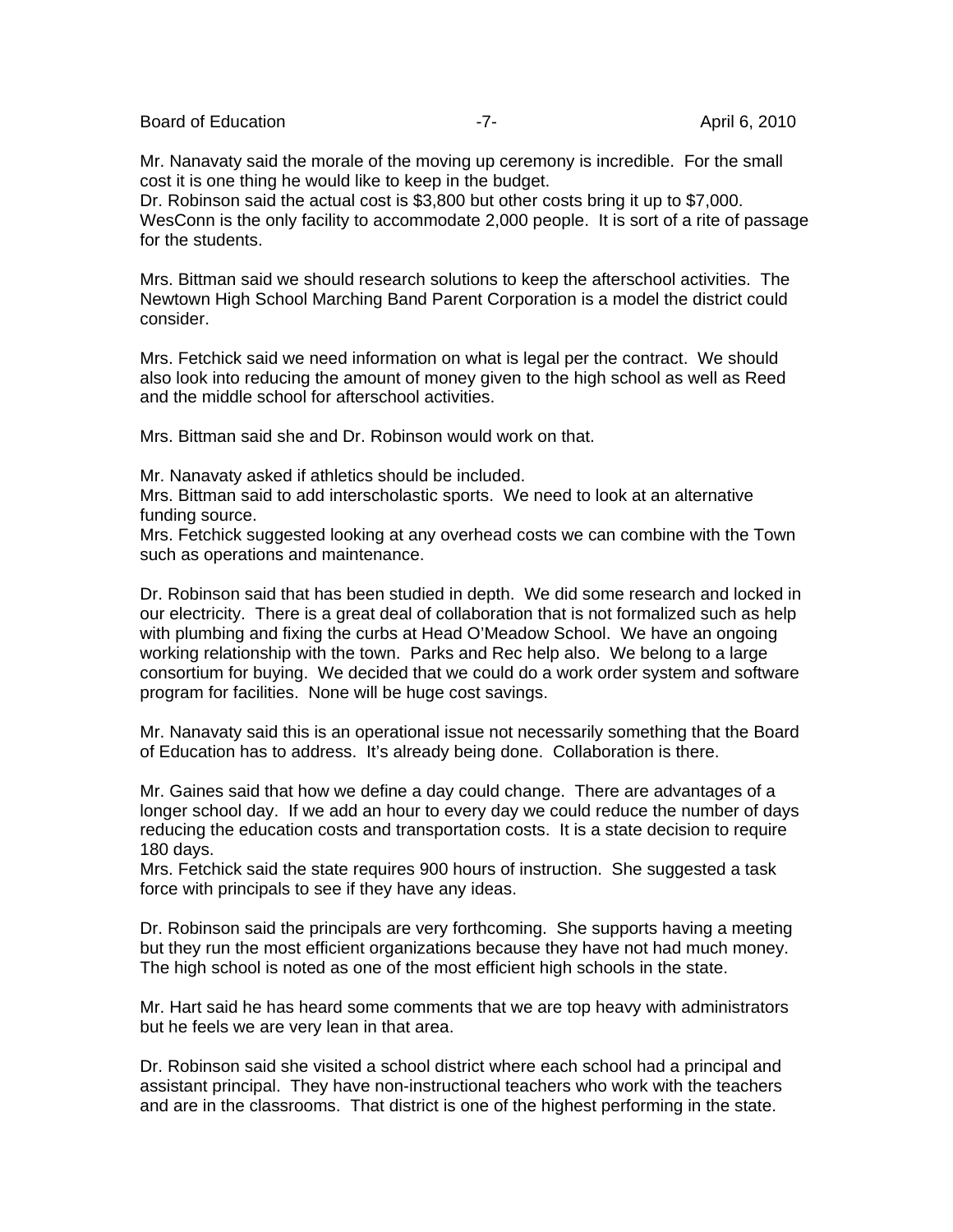Board of Education **-8-** April 6, 2010

They have people and expertise. She wishes we could have non-instructional content teachers. We are so used to running with so little teachers they don't know what they don't have. We are fortunate to have such a high morale. Our teachers and principals try to make up for what we don't have.

Status of the Hawley Boiler: Dr. Robinson said this boiler had a hole in the side but we have a backup. Gino is doing a bid for this. The cost will be out of this year's budget. Mr. Lagana asked the cost.

Mr. Hart is guessing between \$30,000 and \$50,000. Hawley HVAC design will have one pair of boilers run the system. It is expensive to switch to hot water.

Mrs. Bittman wanted to discuss funds that could be freed up.

Dr. Robinson spoke about financial information Mrs. Fetchick requested. In October we decided to hold off on any expenditure we could. We held off on discretionary spending. It was never a true freeze and the Board never took action on it. We have received 84% of the excess cost grant but our special education costs are more. We got 75% of the 84% threshold. We have a deficit of \$103,000 in special ed. She referred to the financial report for the month ending March 31, 2010.

Mrs. Fetchick noted that not only was this information missing from her Board packet but also this was not the same information given to her by Ed Arum.

Mrs. Leidlein asked if there were emergency repair funds with enough to replace the Hawley boiler.

Dr. Robinson said there was but we can also do transfers closer to the end of the year. Mrs. Leidlein asked if there is money left in that fund if we could use it for other things.

Dr. Robinson said there are other lines already in the deficit. The money in the fund would go back to the town. We have an encumbrance line which is money we know we are going to spend. We encumber the amount for the item but the actual expenditure may come in at a lesser amount. Now we start contacting the schools and close out our purchase orders where we will find money not spent. We start closing out purchase orders earlier to determine the amounts.

Mrs. Fetchick said anticipated obligations are a concern and asked what the specific items were for such as library supplies, classroom supplies and sports equipment. Are we buying for this year or next year?

Dr. Robinson said our sports seasons run in thirds. That goes into anticipated obligations until encumbered. Paper purchases are with a consortium. We do not buy ahead. She would bring large items to the Board.

Mr. Nanavaty said Mrs. Raymo created this new financial report but he is hearing it is causing more problems than solutions. Projected balance and anticipated obligations were never in our financial report. There comes a point in time to rely on the experts in central office to spend the money. If we were given a certain amount of money we should be able to spend it. We are spending exactly what the voters gave us. We have to rely on the administration doing their job. We shouldn't be second guessing their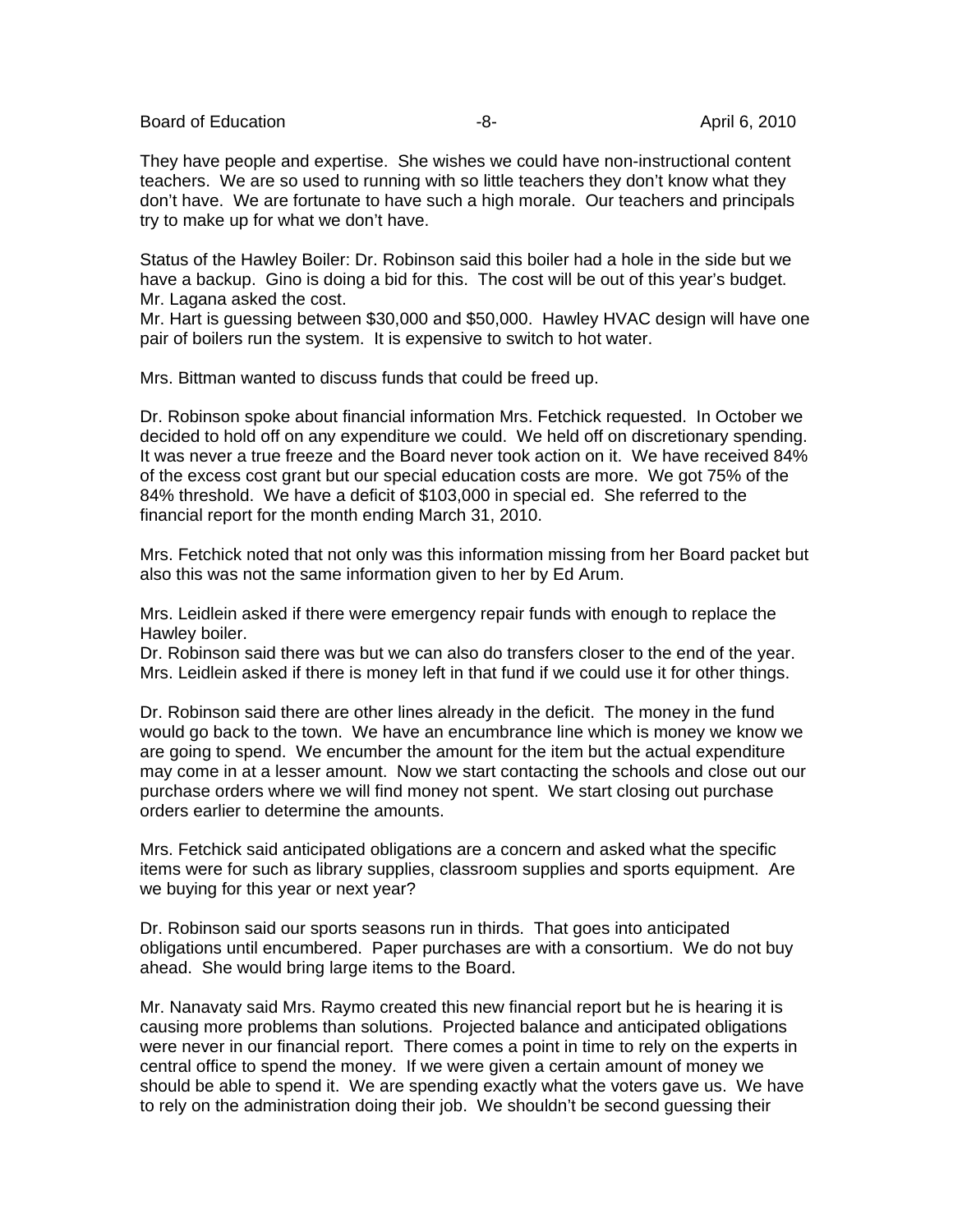Board of Education **-9-** April 6, 2010

spending. We can't be micromanaging our central office. They are the experts and we need to rely on the people who are working for us.

Mr. Hart said he finds the last two columns useful. All he wants to know is why things have changed.

Mr. Gaines said we had requested that the previous month's total will be listed on the financial report.

Mrs. Fetchick said she wasn't trying to micromanage. She wanted to understand where we stand and be sure we spend it in the most effective way. It would be helpful to show the major areas.

Mr. Hart said there is a feeling by some in town that the Board of Education isn't spending money wisely. We need to communicate effectively.

Mr. Nanavaty said this is the first year we haven't had a financial director at our meetings. The last two columns are good but we need to have someone to answer questions.

MOTION: Mr. Hart moved to direct the Superintendent of Schools for the balance of the 2009-2010 fiscal year to limit spending on discretionary items only to those that are absolutely necessary. Secondly, after the final Special Education Excess Cost Grant payments are received, the Board further directs the Superintendent to identify any nonperishable essential items, such as paper or fuel, that can be purchased this year for next year at a lower price than next year, thus saving the Board and the Town money, and bring these recommended purchases to the Board for case by case approval. Mrs. Fetchick seconded.

Mrs. Fetchick said if we were able to realize a savings this year and turn it over to the Town it would lower the tax rate for next year.

Mr. Gaines thought the mil rate was set and any money to the Town wouldn't lower it. Mr. Hart said it would go into the general fund.

Mrs. Bittman said the spirit of the motion is to direct Dr. Robinson to be as conservative as possible with the Board making a decision on spending any surplus. Mr. Gaines moved the question. Vote: 7 ayes

### Item 5 – New Business

PowerSchool Parent Portal Agreement: Dr. Robinson said this gives the parents the ability to access grades. Parents will have to come in to get their password. The high school is ready and then it will go to the middle school and Reed. Mr. Gaines said the draft should be reviewed for grammatical correctness.

Dr. Gejda asked the Board to review the information they received regarding approving a reading book at the April 13 meeting.

### Item 6 – Public Participation

Carla Kron, 4 Clapboard Ridge Road, said that class size is not always the end game. She spent time in the high school this year and the teachers don't feel they are supported by the Town of Newtown. She can't imagine what a 1.4% salary reduction would do to them. We need to keep the quality of teachers we have. For after school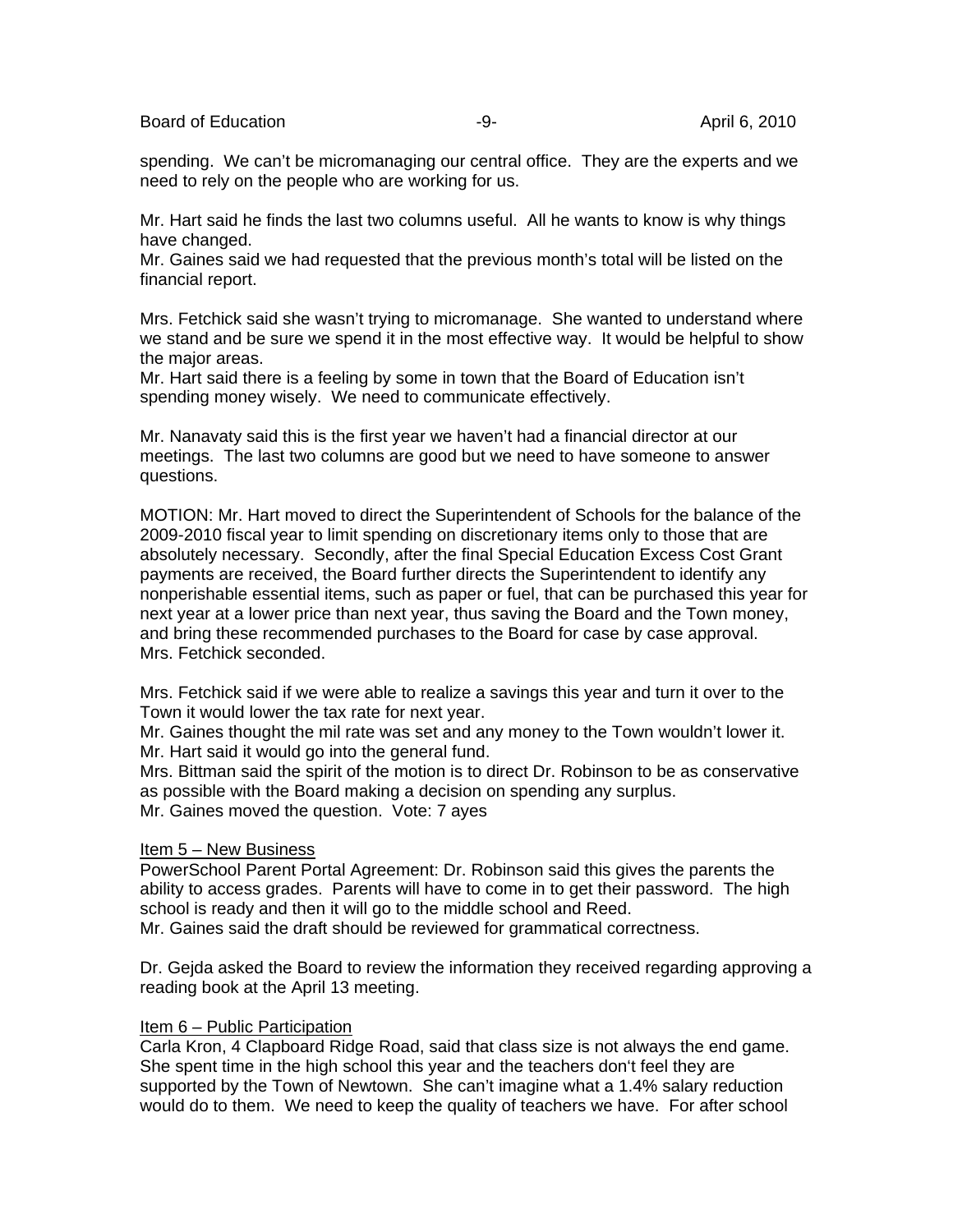Board of Education **-10-** April 6, 2010

activities at Reed and the middle school maybe the Newtown Youth Academy could pick up some of the intramural type activities. She is hesitant on parent boards to run activities. Activities should not be cut. Work with the Town on bidding for commodities. The administration at the high school is not top heavy. They have one crisis after another. She disagreed about the middle school moving up ceremony because most prefer that it not be held. It takes away for the high school graduation.

Kinga Walsh, 21 Horseshoe Ridge Road, referred to Mary Ann Jacob's document and said that one thing not discussed was the possible change in rotation at the middle school. She asked how the consolidation of the elementary schools would affect special education students.

MOTION: Mr. Hart moved to go into executive session to discuss negotiations, personnel and the Board self-evaluation and invited Dr. Robinson. Mrs. Leidlein seconded. Vote: 7 ayes

Item 7 – Executive Session Executive session began at 11:22 p.m.

Item 8 – Possible Vote(s) from Executive Session – none MOTION: Mr. Lagana moved to adjourn. Mr. Gaines seconded. Vote: 7 ayes

Item 9 – Adjournment The meeting adjourned at 12:42 a.m.

Questions raised: List of resignations with grade level Electricity comparisons for Hawley and Middle School

 $\overline{\phantom{a}}$  , and the contract of the contract of the contract of the contract of the contract of the contract of the contract of the contract of the contract of the contract of the contract of the contract of the contrac

Respectfully submitted:

 Debbie Leidlein **Secretary**